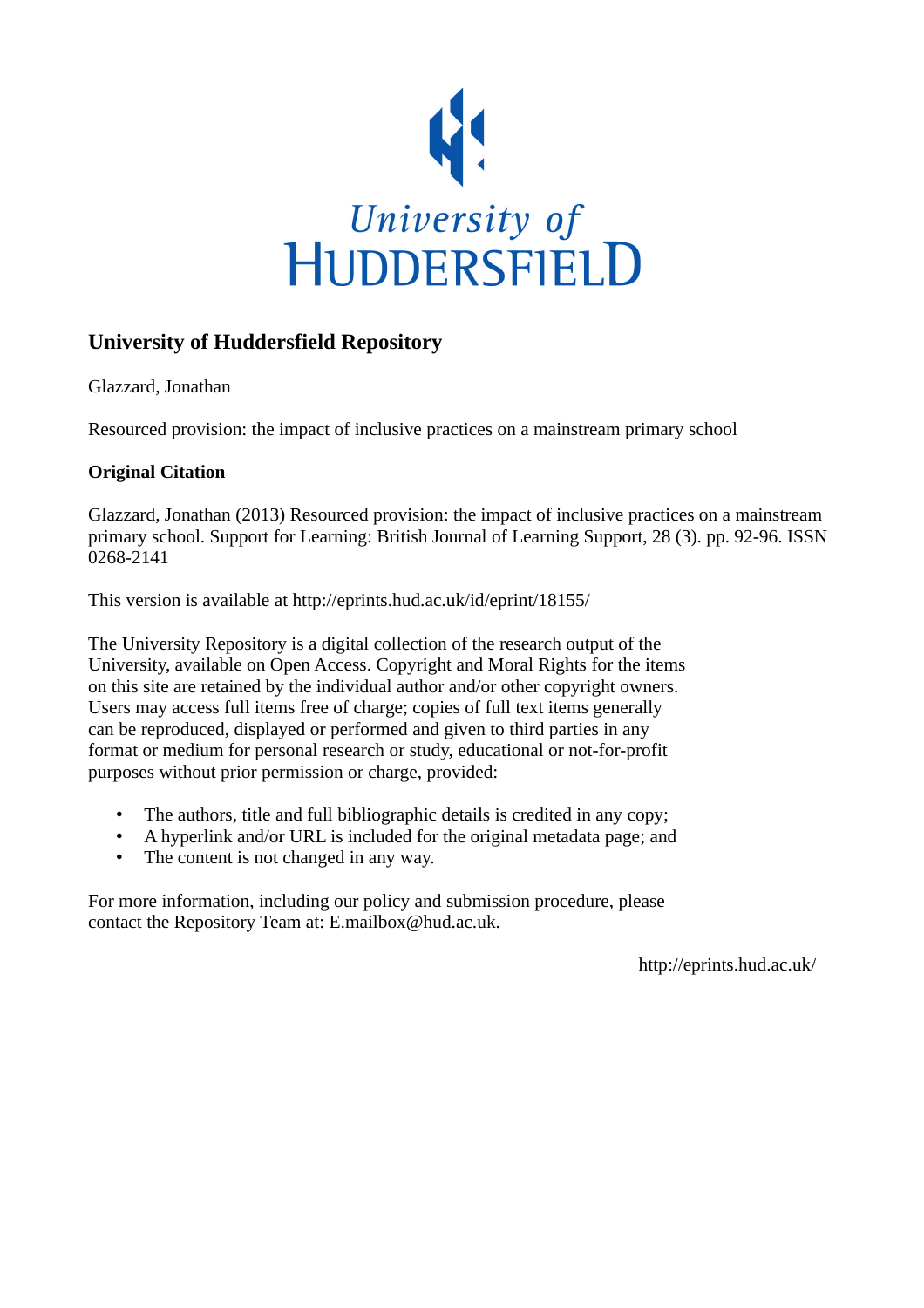# **Resourced Provision: The Impact of Inclusive Practices on a Mainstream Primary School**

## **Jonathan Glazzard**

## **University of Huddersfield**

#### **Abstract**

This personal account from a special educational needs coordinator illustrates the negative impact that Resourced Provision has had on one school. The provision caters for children with communication and interaction difficulties and is housed in a mainstream primary school. For this school, whilst the provision has had a beneficial impact on the development of inclusive values amongst pupils, it has also led to a decline in the overall effectiveness of the school. The achievement data of pupils in the provision has had a detrimental impact on overall school performance data. Current narrow measures of school effectiveness in England mean that schools with increasingly diverse student populations can pay the price for their commitment to inclusion as this example illustrates.

## **Key Words**

Inclusion Inclusive Education Special Educational Needs Resourced Provision

## **Introduction**

This paper presents a personal account from a Special Educational Needs Coordinator in a mainstream primary school in England. For the purposes of this paper she will be referred to as Fran. The school hosts Resourced Provision for children with communication and interaction difficulties. The provision is based in the school and led by a teacher and supported by a team of assistants. There is an expectation that those pupils who are allocated places in the specialist provision will be able to access teaching and learning within mainstream classrooms for 80% of the time. For the remaining 20% of the time they are taught within the specialist provision, often on an individual basis. This time is used to focus on specific targets identified on the pupils' individual education plans. Undeniably Resourced Base provision is advantageous for several reasons. Pupils within the mainstream school are exposed to difference at a very early age. This fosters the development of positive attitudes amongst the pupils and prepares them for life in a socially diverse society. For those pupils with communication and interaction difficulties who are placed in the Resource Base, they are exposed to their mainstream peers who act as role models for language, communication and social interaction. However, in cases where the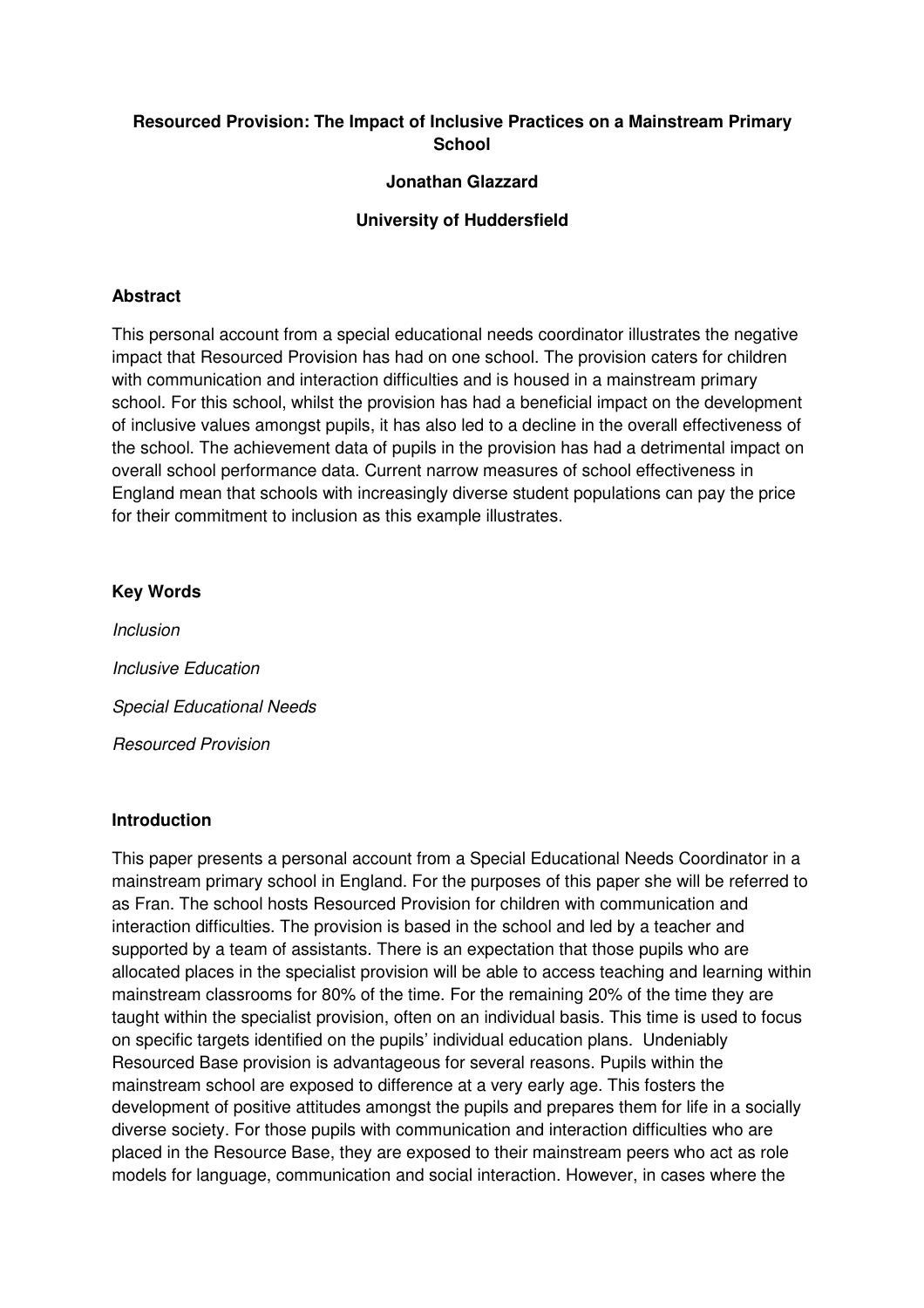child is inappropriately placed in the provision this can have significant detrimental effects on that pupil, their peers and the school as a whole. Fran's account illuminates the issues and makes recommendations for policy and practice.

# **Theoretical Framework**

Foucault (1983) was interested in how power can be exercised to create dividing practices which 'categorizes the individual, marks him by his own individuality, attaches to him his own identity, imposes a law of truth on him that he must recognize and others must recognize in him' (Foucault, 1983: 214). Within schools normative practices make difference visible. Processes of normalisation serve to affirm or negate particular ways of being (Graham and Slee, 2008) and those who are included fall within the boundary of the accepted norm. However, the norm has its limits and the centre is reserved for those whose behaviour and cognitive ability falls within permissible and acceptable limits. These pupils are privileged and allowed to occupy mainstream provision. However, the pupils who transgress permissible limits are confined to the exterior. Graham and Slee's conceptual model of spatialised domains (Graham and Slee, 2008) provides a visual representation to illustrate how normative and deficit discourses result in the separation of those who are considered to be normal and those who are abnormal. Those who occupy the normative centre occupy a privileged position on account of them falling within the prescribed limits of the norm. Those on the margins are a minority group made up of different categories of impairment whilst those who transgress the boundary of the norm are considered to be abnormal and located on the exterior. The model reminds educators that inclusion has its limits and that inclusion 'functions to naturalise normalised ways of being' (Graham and Slee, 2008: 286).

# **Fran's Account**

The following account is based on my experience of working, for sixteen years, in a small primary school with a Resourced Provision for 10 children with autistic spectrum disorder. Sixteen years ago I joined this school as a teacher in the early years. Until this point in my career I had worked in several schools where integrating children with additional needs into mainstream classes had been the norm. Inclusion was becoming a political agenda during the 1990s and it was at this point that I moved to this small school with a Resourced Provision.

The opportunity to work in a school which had actively sought to host a Resourced Provision for children with Autistic Spectrum Disorder was an opportunity I embraced wholeheartedly. This was the job of my dreams. I had previously taught children with a wide range of additional needs, had loved the challenge, but had felt that on occasions the resources to support me in doing so had been somewhat inadequate. In my new role there would be additional and appropriate resources and more importantly additional human resources. I genuinely felt euphoric. Inclusion was what I truly believed in and here was an opportunity to further develop my practices.

The local authority had sole responsibility for placing children in the school Resourced Provision. The ten places available were quickly filled and there was always a waiting list.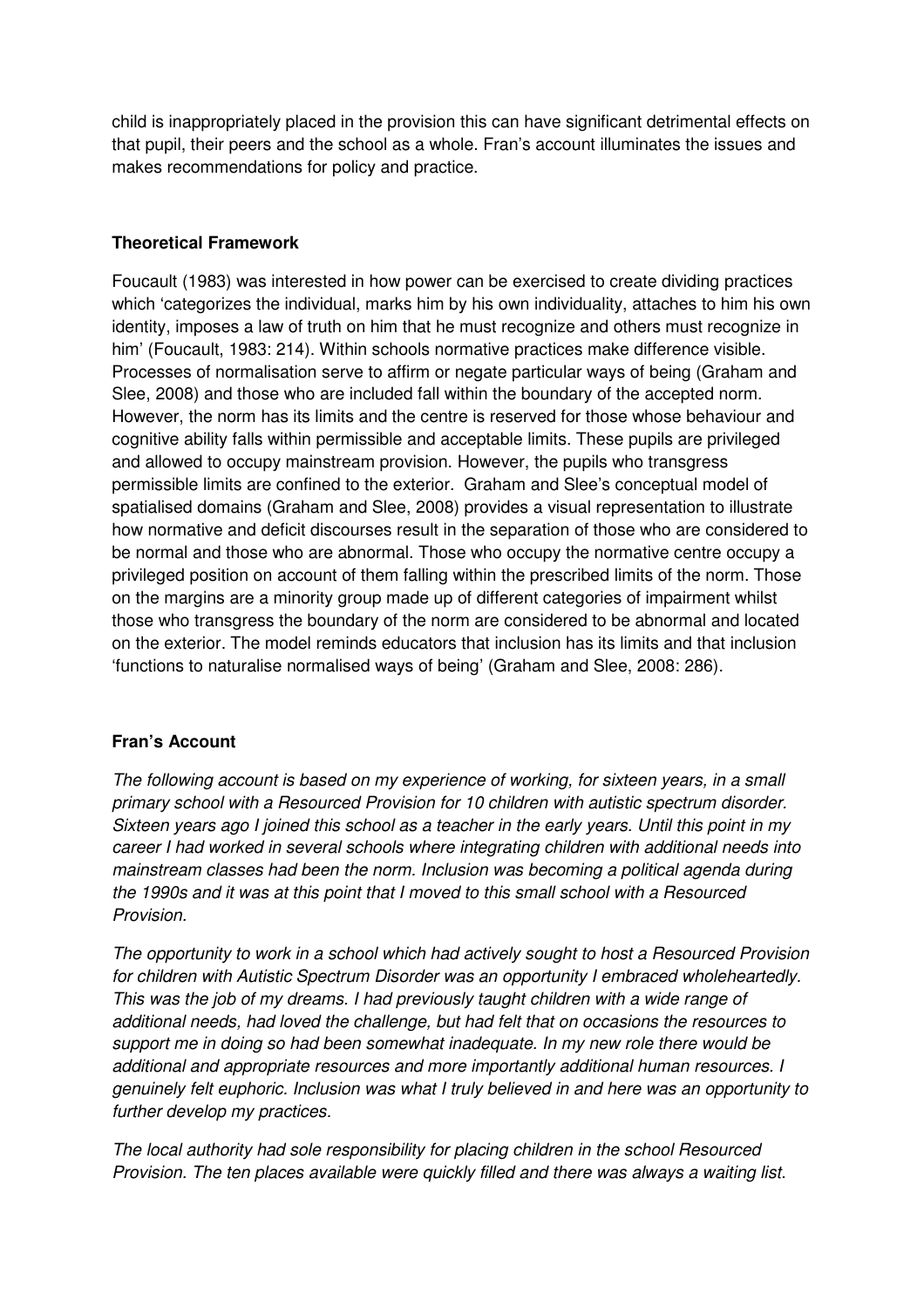The criterion for entry was that each child was capable of being educated with their peers in a mainstream classroom for 80% of the time. During the additional 20% of the time they were supported in the Resourced Provision to address their very specific needs. This was, in reality, an ideal that I quickly realised could not be fully achieved for some of the children. The needs of some of them were quite severe and simply coming into a busy and bustling classroom was extremely distressing for them. This was not an issue and became the focus for that child as they were slowly prepared and supported to overcome their fears. Sometimes this would take weeks or months, for others it was a very long term goal. Time, patience and reassurance eventually won the day and every second spent achieving every one of these milestones was so rewarding. Like all children, those placed in the Resourced Provision, had very specific strengths as well as very specific needs. Our role was to identify those needs and address them. For many of the children supporting them to come into a mainstream classroom was a huge achievement and enabled them to play alongside their peers or to simply explore their new surroundings. Some of the children began to interact with their mainstream peers and each small step taken by each child was celebrated. The benefits were not confined to the children from the Resourced Provision. Mainstream children quickly developed an understanding and acceptance of difference. Over the next few years many visitors to the school noted this acceptance and understanding and it was what, in many ways, made this school unique. I had joined this school full of optimism and drive and had never regretted doing so. I fitted perfectly, like a round peg in a round hole.

My enthusiasm, drive and belief in inclusion have never waned and in principle it never will. However the climate in education has been battered by the winds of change and in more recent years I find myself reflecting upon the realities of the situation in which the school now finds itself. Gone are the days when the achievements of individual very specific and personal milestones are celebrated by those who evaluate our performance, unless of course they relate to maths, reading or writing. This primary school remains a small school. There are only 126 children on roll. The school is now close to failing. Our own success has become our failing. The success of the Resourced Provision and our interpretations of inclusion were celebrated within the local authority. We supported other schools in developing their own practices. Our approaches and determination to adapt our practices to include many children resulted in our own undoing. Our reputation spread far and wide and over a number of years parents of children with special educational needs chose to move their children to our school. Many were on roll in mainstream classes and their broad and varying needs were effectively met. We have, to this day, several children in mainstream classes who have joined us from other schools where relationships between home and school have broken down irretrievably. We frequently fail to understand the reasons why. With careful thought and adaptations these children are now fully included in our school community. Our views and beliefs are as strong as ever and our commitment to each and every child has never wavered. The measures of success have shifted and in the current climate we are fighting to survive.

Currently almost 50% of our children have a status of special educational needs. The data for the Resourced Provision children is included in whole school data. There are also several children in mainstream education who have a statement of special educational needs, as do all of the children in the Resourced Provision. All cohorts are small and the impact of low progress data for a few children within one cohort can be truly catastrophic. The majority of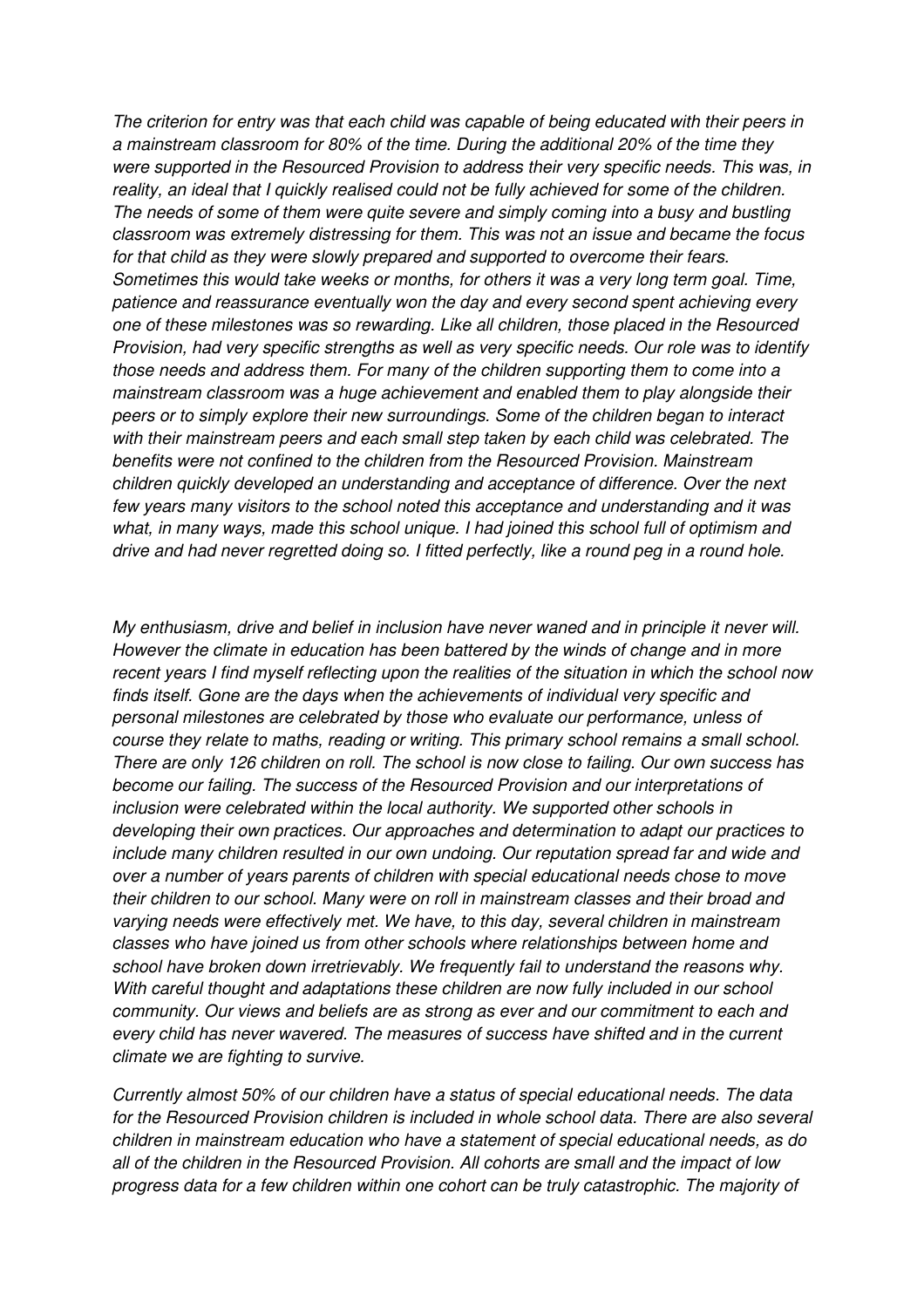children with a statement of special educational needs are on the autistic spectrum and almost 50% of the children in the Resourced Provision have little or no language. They make progress but not always expected progress and if that progress is not made in reading, writing and maths it is barely recognised, other than by practitioners working within the school. We would not deny that our data is a first glance poor. There is, of course, a story, a very real story, behind the data. It is sadly a story that no one is prepared to listen to anymore. Autistic children frequently lack imagination and they can struggle to write in creative ways. They do not develop the skill of inference and their understanding of texts they have read can be very literal. These same skills are frequently tested and such tests are used to measure the success of schools. Two years ago a cohort of 13 children took the standard assessment tests before leaving the school. 9 of these children had a status of special educational needs and 3 of those 9 had a statement of special educational needs and had an extreme form of autism. Undeniably the school data was an immediate cause for concern for those monitoring the performance of the school. We clearly expected the inevitable fallout. It came swiftly. The frustration of explaining the reasons behind the data and our knowledge of each and every child was virtually ignored. Things had to change. There were to be no excuses. We were not offering excuses, they were reasons. Nonetheless the data had to improve rapidly. The message was harsh and clear.

My reflections on the ways in which we could secure change are born out of an on-going belief that children with special educational needs can effectively work with their mainstream peers and the need for the school to meet national expectations. There is no hiding place and as a school we must address the current and very real issues which face us.

The challenges and the realities of working with many children on the autistic spectrum is one that I have risen to for many years. Of course children on the autistic spectrum differ as much as any other child. Those with a diagnosis of Asperger's syndrome are frequently articulate and make good progress in school. We cannot and would not want to change our children. They are unique and valued members of our school community but I also understand that there has to be change if we are to survive as a school in the current educational climate.

My thinking began as I struggled to understand how one local authority could celebrate the successes of an inclusive school only to then beat that same school with a stick whilst paying little attention to the very real reasons behind the data .I reflected carefully on the criterion for children gaining a place in the Resourced Provision. Once accepted the expectation would be that each child would be educated for 80% of the time in a mainstream classroom. We had achieved that aim and if it had not been immediately possible that is what we had worked towards achieving. An additional expectation was that all children would be educated within their own age phase. This had not always been achieved. Several children who had been included in a particular class remained there for another year. This was generally because this was the best placement in terms of meeting their emotional or academic needs. Some children never achieved 80% of their learning time in classrooms. Their needs were far too severe and they gained little from being included in mainstream English or maths lessons. They were merely in the same classroom and this was not our vision of inclusive practice. Such children joined their mainstream peers when activities were accessible to them through carefully considered differentiation. It was during this process of deconstructing our systems and practices that I also began to carefully consider the responsibility of the local authority. If a child is to be included in a mainstream classroom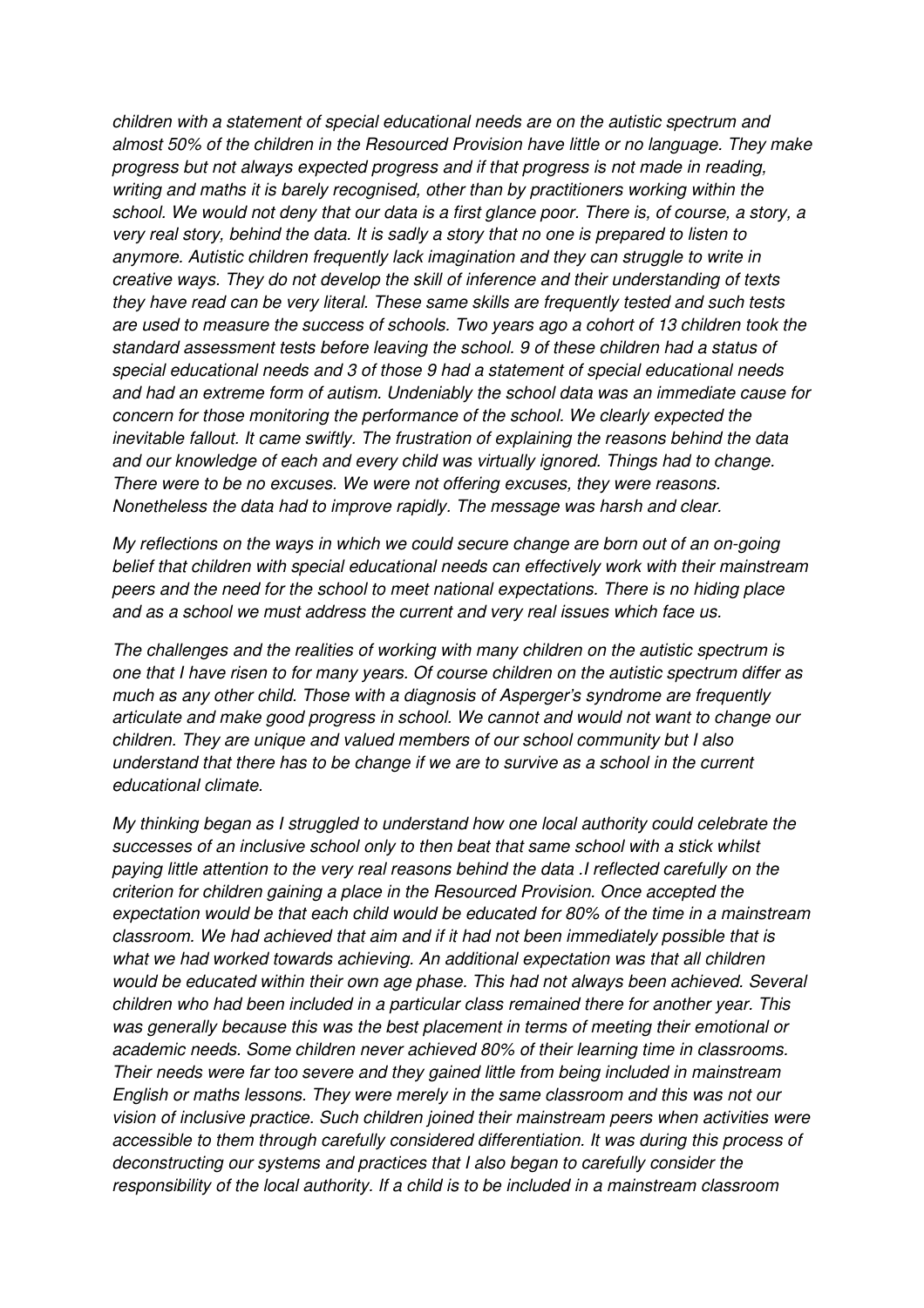then, as for any child, they must be able to access the curriculum. Merely being present is not effective inclusive practice. Several of the children in the Resourced Provision are unable to meet the criterion set by the local authority and access mainstream classrooms when their needs can be effectively met. Parental pressures are often the reason children are taken on our roll by the local authority. Parents acknowledge that their child has learning needs but do not wish them to attend a special school whilst also understanding that full time education in a mainstream school is equally inappropriate. Resourced Provision appears to be a solution which meets their needs. It is in this way that several children are now placed with us who have little or no language and genuinely cannot access the curriculum within a mainstream setting. Several children are in fact misplaced and do not meet the criteria for entry. Their presence in a mainstream classroom, when they have not been carefully prepared, can be a disruptive influence. They frequently respond by screaming or running around and this clearly has a negative impact on the education of their mainstream peers. They need time and patience to overcome their fears and it is time that is no longer available to us. The current focus is that every child must make expected levels of progress. How can a distraught child make progress and how can their mainstream peers make progress in the presence of a distressed child? The losers are sadly the children from the Resourced Provision. To make the required levels of progress they must feel safe and secure and that does not offer us the time to support them and slowly challenge their boundaries. To achieve they are educated on a one to one basis. Their progress in reading, writing and maths is accelerating. Is this success? In a far broader context they are making little progress. The drive for success no longer privileges us with the time to effectively respond to individual needs to make inclusion the success that it undoubtedly can be. The Resourced Provision moves towards being a very small special school within a mainstream school. If we are to meet current national expectations we can do so only by insisting that those placed within our care are truly able to access a mainstream education for 80% of their time in school. Our hands have been forced and our beliefs and practices are untenable in the current climate of progress and attainment for all. Is this progress?

#### **Discussion**

Fran's account provides a very rich insight into the effects of Resourced Provision on a small mainstream primary school. The significant tensions for schools as they strive to become increasingly inclusive whilst also responding to the imperative of the standards agenda have been documented in the literature (Audit Commission, 2002; Thomas and Loxley, 2007). Inclusion operates under a regime of accountability (Hodkinson, 2012) which results in some schools being reluctant to admit those pupils who threaten school performance indicators. Consequently some schools are allowed to thrive, whilst those with more diverse student populations are left to fight for their survival. This is evident in Fran's account; as her school has become increasingly inclusive its overall effectiveness has been questioned by those responsible for evaluating the school.

The account demonstrates how Resourced Provision can result in the Othering of those pupils who have the most severe impairments. Those children who are unable to benefit from the provision in mainstream classrooms or those who disrupt learning in the mainstream these are the pupils who transgress the limits of the norm (Graham and Slee, 2008). They are confined to a life on the exterior (the Resource Provision) because they fall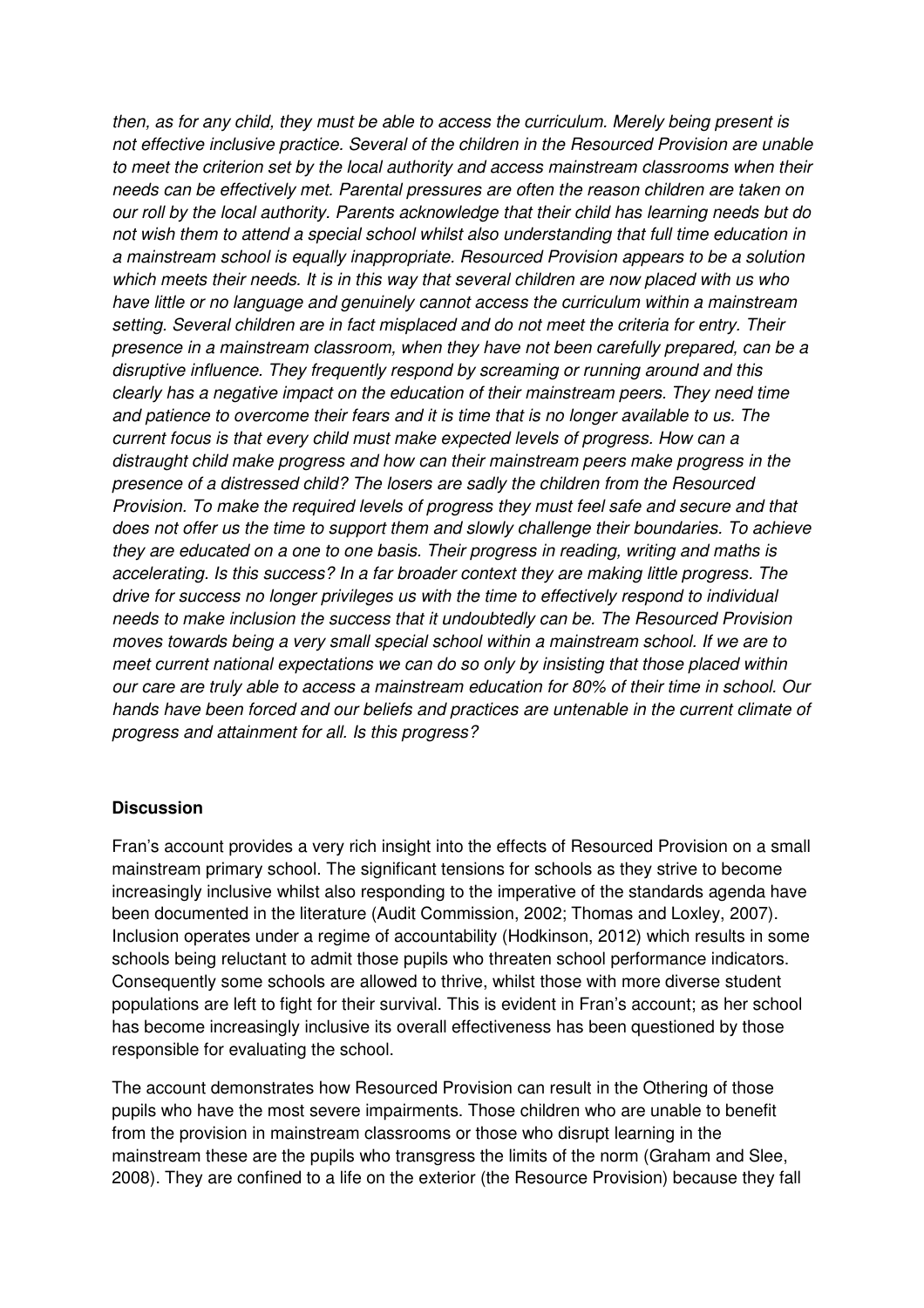outside of permissible limits. However, this results in very visible forms of segregation from within which and consequently these learners become the spectacle of a community which cannot include them. In these instances the Resource Provision then operates as a minispecial school but the powerful effects of disciplinary power are made visible for all to see. These learners who occupy the provision are confined to a life on the exterior. In this way difference is negated rather than celebrated and these learners are effectively punished by their exclusion from the mainstream. In these instances, it would be fairer and less punitive to place these learners in a special school where they are not made to feel different.

Whilst Ainscow, Booth and Dyson (2006) found that there could be a mutual colonisation of the standards agenda and the inclusion agenda, Fran's account demonstrates how inclusion can result in overall school effectiveness being called into question. As Hansen (2012) points out 'inclusive schools also need to exclude some children in order to secure their own existence, even though they try to eradicate exclusion' (p.94). There has to be a limit to inclusion in practice because too much diversity can threaten the stability of a school (Hansen, 2012). Fran raises the issues associated with how the local authority allocates placements in the Resourced Provision. What is clearly evident within the account is that some children have been mis-placed in the Resourced Provision as a result of parental pressure. For these children in particular the benefits of being placed in specialist provision within a mainstream school are questionable. They are unable to access the curriculum in mainstream classrooms and their presence in these classrooms serves as a disruptive influence for other pupils who are able to benefit from mainstream provision. Fran has witnessed the negative impact of this on all children but particularly on the progress and attainment of those whose placements in the mainstream are appropriate.

Warnock (2005) warned that some mainstream placements for children with autistic spectrum disorder are inappropriate and lead to further segregation. The wishes of the parent need to be carefully balanced against the needs of the child before decisions about the suitability of a placement are made. If the placement is not appropriate for the child then it is not only the child who is disadvantaged; the school is disadvantaged because an inappropriate placement could have a detrimental impact on school performance indicators. Barbara Cole (2005) argues that 'inclusion can be a risk for schools if performance indicators are to be the overriding concern' (p.342). Although she argues that educators should be willing to take some risks in the cause of social justice, she does emphasise that this does not involve placing children in inappropriate educational contexts. This will clearly result in very little gain for those most vulnerable children and for the school itself.

Accounts like Fran's make an important contribution to the inclusion literature because they illuminate the real issues in practice. We cannot fully understand the effects of inclusion until we have access to these insights. Whilst Resourced Provision offers a real opportunity for advancing inclusion, it can also promote insidious forms of exclusion. The values associated with inclusion do not mesh easily with the values of performativity and this results in restricted form of inclusion (Hodkinson, 2012). Although literature has emphasised the relationship between inclusion and pedagogical transformation (Nind, 2005) there are limits to the extent to which mainstream schools can transform their pedagogical approaches under the umbrella of performativity. School effectiveness is evaluated on the basis of narrow performance indicators. Schools cannot risk admitting those pupils who threaten the stability of these because if they choose to do so their own survival will ultimately be threatened. Special schools are evaluated differently than mainstream schools and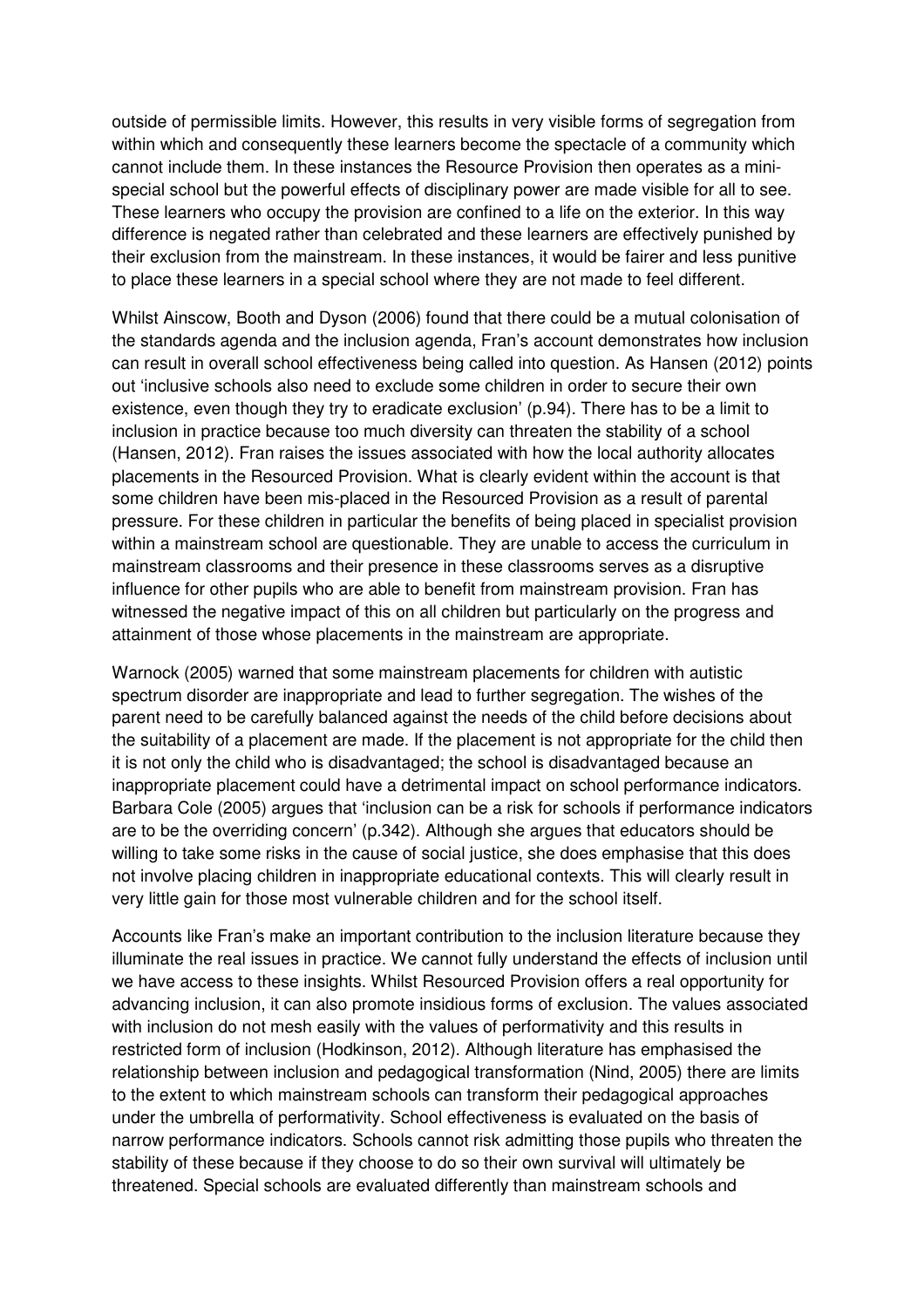consequently those mainstream schools which host Resourced Provision are placed in a more vulnerable position than special schools or mainstream schools without such provision. The inclusion of the achievement data for pupils in the Resourced Base is contentious and raises the question of why schools should be penalised for promoting innovative approaches towards developing inclusion. Fran makes an important point that the placement has to be appropriate and for it to succeed the child needs to be able to access mainstream provision.

#### **Conclusion and Recommendations**

This account illustrates ways in which inappropriate placements in resourced Provision have resulted in detrimental effects on pupils and overall school effectiveness. Despite being recognised for its strengths in inclusion, Fran's school has become the focus of additional surveillance as inclusion has had a negative impact on school performance data. It would seem that although parental perspectives significantly influence placement decisions, these are not always in the best interests of the included child or the school itself. It is unreasonable to expect schools to make significant changes to their policies and practices given the climate of performativity which currently pervades education. Schools can only transform themselves to a certain extent and consequently there are limits to inclusion.

Given the impact that such provision can have on school performance indicators and hence overall notions of school effectiveness it is important for schools with Resourced Provision to have the freedom to present performance data in different ways. This will enable school leaders to demonstrate the impact of Resourced Provision on the overall data for the school. Different data sets which show school performance data with and without pupils in the Resourced Provision should be publicised in school league tables so that schools with specialist provision are not discriminated against. Performance data affects public perceptions of schools and it is possible that schools with resourced Provision will be deemed to be effective at inclusion but ineffective in raising standards. Schools which strive to actively promote inclusion should not be discriminated against in inspections because they choose to admit pupils who may not be able to reach the national norms in relation to progress and attainment. Additionally, local authorities must ensure that placements are only offered to those pupils who are able to benefit from being included into mainstream education. Given the imperative to raise standards schools can only be reasonably expected to go so far in relation to the transformation of their policies and practices. To expect radical transformation to enable schools to respond to the needs of learners with severe impairments is unreasonable given the limited way in which school performance is measured. Inspectors must take account of the story behind school performance data. Consequently it seems reasonable to argue that different criteria should be used to evaluate the effectiveness of schools with Resourced Provision. Pupils with significant impairments may make significant steps in relation to progress in areas which are not valued or recognised in current measures of school effectiveness. This paper argues that these steps constitute valid progress indicators for these pupils and therefore supports Lloyd's view that there is a need to develop a broader view of what is meant by success and achievement (Lloyd, 2008). This would result in a more equitable way of evaluating the effectiveness of schools with Resourced Provision.